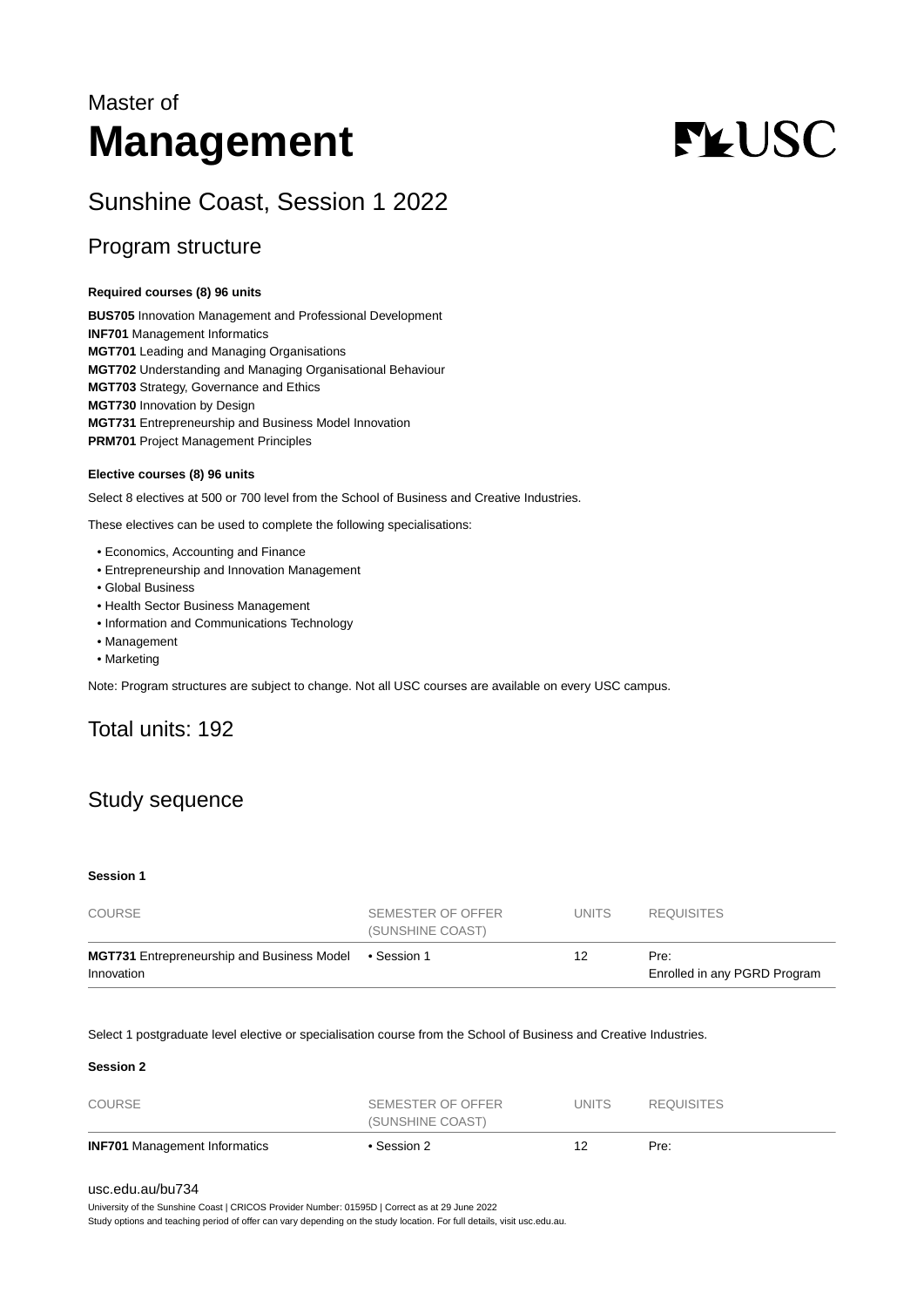|                                                                     |                        |    | Enrolled in any PGRD Program<br>or (enrolled in Program SC410<br>or SC411 and 280 units<br>completed towards either of<br>these programs) |
|---------------------------------------------------------------------|------------------------|----|-------------------------------------------------------------------------------------------------------------------------------------------|
| <b>BUS705</b> Innovation Management and<br>Professional Development | • Session 2, Session 7 | 12 | Pre:<br>Enrolled in any PGRD Program                                                                                                      |
|                                                                     |                        |    | Anti:<br><b>MBA701 or EMB751</b>                                                                                                          |

#### **Session 3**

| <b>COURSE</b>                               | SEMESTER OF OFFER<br>(SUNSHINE COAST) | <b>UNITS</b> | <b>REQUISITES</b>                                                                                                                     |
|---------------------------------------------|---------------------------------------|--------------|---------------------------------------------------------------------------------------------------------------------------------------|
| <b>PRM701</b> Project Management Principles | • Session 3                           | 12           | Pre:<br>Enrolled in any PGRD Program<br>or (enrolled in Program SC410<br>or SC411 and 280 units<br>completed towards this<br>Program) |

Select 1 postgraduate level elective or specialisation course from the School of Business and Creative Industries.

#### **Session 6**

| <b>COURSE</b>                                    | SEMESTER OF OFFER<br>(SUNSHINE COAST) | <b>UNITS</b> | <b>REQUISITES</b>                                                                                                                                                     |
|--------------------------------------------------|---------------------------------------|--------------|-----------------------------------------------------------------------------------------------------------------------------------------------------------------------|
| <b>MGT701</b> Leading and Managing Organisations | • Session 3, Session 6                | 12           | Pre:<br>Enrolled in any PGRD Program<br>or (enrolled in Program SC410,<br>SC411, SC425, SC404 or<br>SC405 and 280 units completed<br>towards these Programs)<br>Anti: |
|                                                  |                                       |              | <b>MBA707 or EMB757</b>                                                                                                                                               |

Select 1 postgraduate level elective or specialisation course from the School of Business and Creative Industries.

#### **Session 7**

| <b>COURSE</b>                                                       | SEMESTER OF OFFER<br>(SUNSHINE COAST) | <b>UNITS</b> | <b>REQUISITES</b>                    |
|---------------------------------------------------------------------|---------------------------------------|--------------|--------------------------------------|
| <b>BUS705</b> Innovation Management and<br>Professional Development | • Session 2, Session 7                | 12           | Pre:<br>Enrolled in any PGRD Program |
|                                                                     |                                       |              | Anti:<br><b>MBA701 or EMB751</b>     |
| MGT703 Strategy, Governance and Ethics                              | • Session 2. Session 7                | 12           | Pre:<br>Enrolled in any PGRD Program |
|                                                                     |                                       |              | Anti:<br><b>MBA712 or EMB762</b>     |

#### [usc.edu.au/bu734](https://www.usc.edu.au/bu734)

University of the Sunshine Coast | CRICOS Provider Number: 01595D | Correct as at 29 June 2022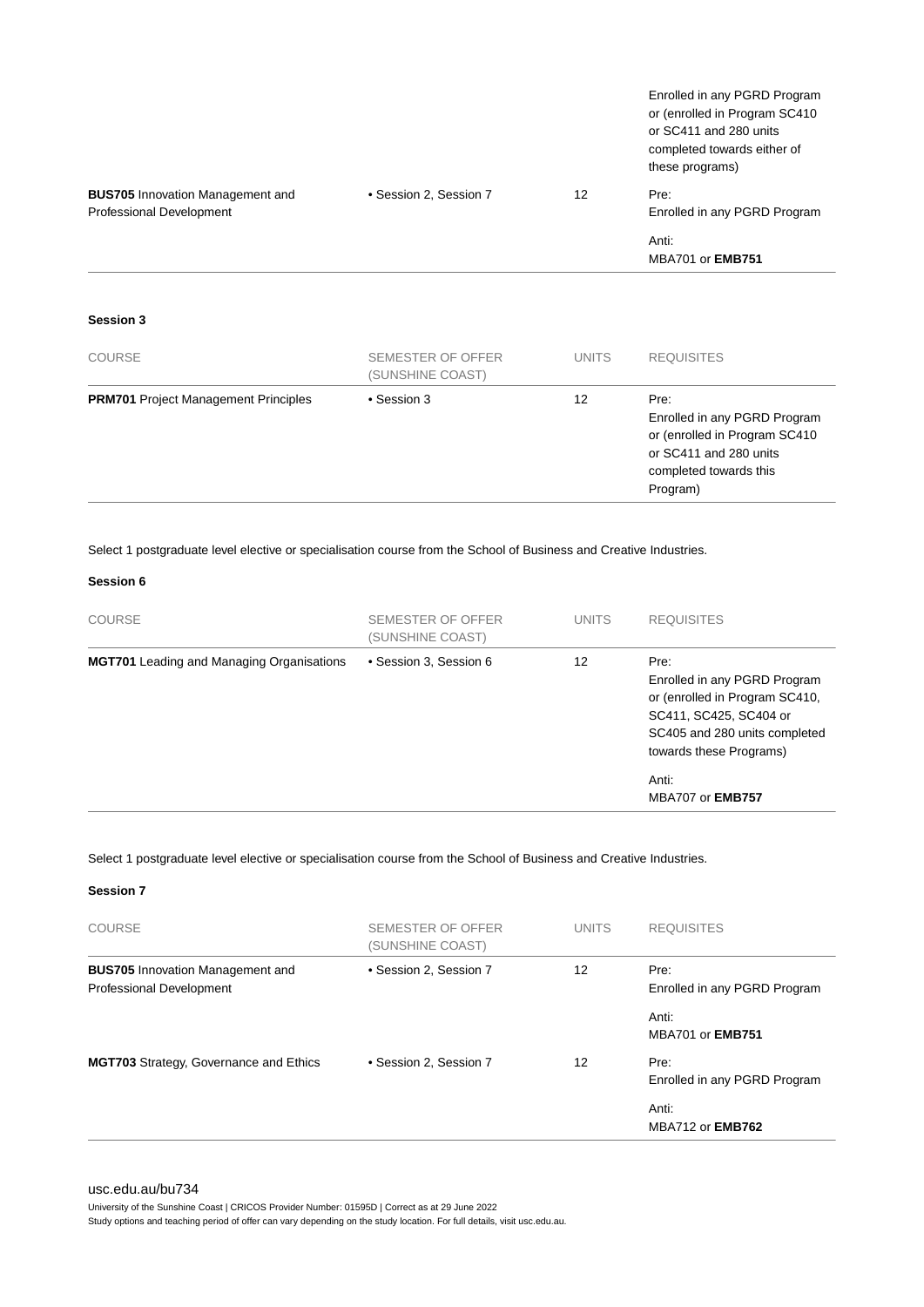#### **Session 2**

| COURSE                             | SEMESTER OF OFFER<br>(SUNSHINE COAST) | UNITS. | <b>REQUISITES</b>                    |
|------------------------------------|---------------------------------------|--------|--------------------------------------|
| <b>MGT730</b> Innovation by Design | • Session 2                           | 12     | Pre:<br>Enrolled in any PGRD Program |

Select 1 postgraduate level elective or specialisation course from the School of Business and Creative Industries.

#### **Session 3**

Select 2 postgraduate level electives or specialisation courses from the School of Business and Creative Industries.

#### **Session 5**

| <b>COURSE</b>                                                        | SEMESTER OF OFFER<br>(SUNSHINE COAST) | <b>UNITS</b> | <b>REQUISITES</b>                                                                                                                                                                                   |
|----------------------------------------------------------------------|---------------------------------------|--------------|-----------------------------------------------------------------------------------------------------------------------------------------------------------------------------------------------------|
| <b>MGT702</b> Understanding and Managing<br>Organisational Behaviour | • Session 5, Session 7                | 12           | Pre:<br>Enrolled in any PGRD Program<br>or (enrolled in Program SC410)<br>or SC411 and 280 units<br>completed towards this<br>Program)<br>Anti:<br>MBA710 and MBA725 or<br><b>EMB760 and EMB775</b> |

Select 1 postgraduate level elective or specialisation course from the School of Business and Creative Industries.

#### **Session 1**

| COURSE                                                                      | SEMESTER OF OFFER<br>(SUNSHINE COAST) | UNITS. | <b>REQUISITES</b>                    |
|-----------------------------------------------------------------------------|---------------------------------------|--------|--------------------------------------|
| <b>MGT731</b> Entrepreneurship and Business Model • Session 1<br>Innovation |                                       | 12     | Pre:<br>Enrolled in any PGRD Program |

Select 1 postgraduate level elective or specialisation course from the School of Business and Creative Industries.

#### **Session 2**

| COURSE                                                                     | <b>SEMESTER OF OFFER</b><br>(SUNSHINE COAST) | <b>UNITS</b> | <b>REQUISITES</b>                                                                                                                                  |
|----------------------------------------------------------------------------|----------------------------------------------|--------------|----------------------------------------------------------------------------------------------------------------------------------------------------|
| <b>INF701</b> Management Informatics                                       | • Session 2                                  | 12           | Pre:<br>Enrolled in any PGRD Program<br>or (enrolled in Program SC410)<br>or SC411 and 280 units<br>completed towards either of<br>these programs) |
| <b>BUS705</b> Innovation Management and<br><b>Professional Development</b> | • Session 2, Session 7                       | 12           | Pre:<br>Enrolled in any PGRD Program                                                                                                               |

[usc.edu.au/bu734](https://www.usc.edu.au/bu734)

University of the Sunshine Coast | CRICOS Provider Number: 01595D | Correct as at 29 June 2022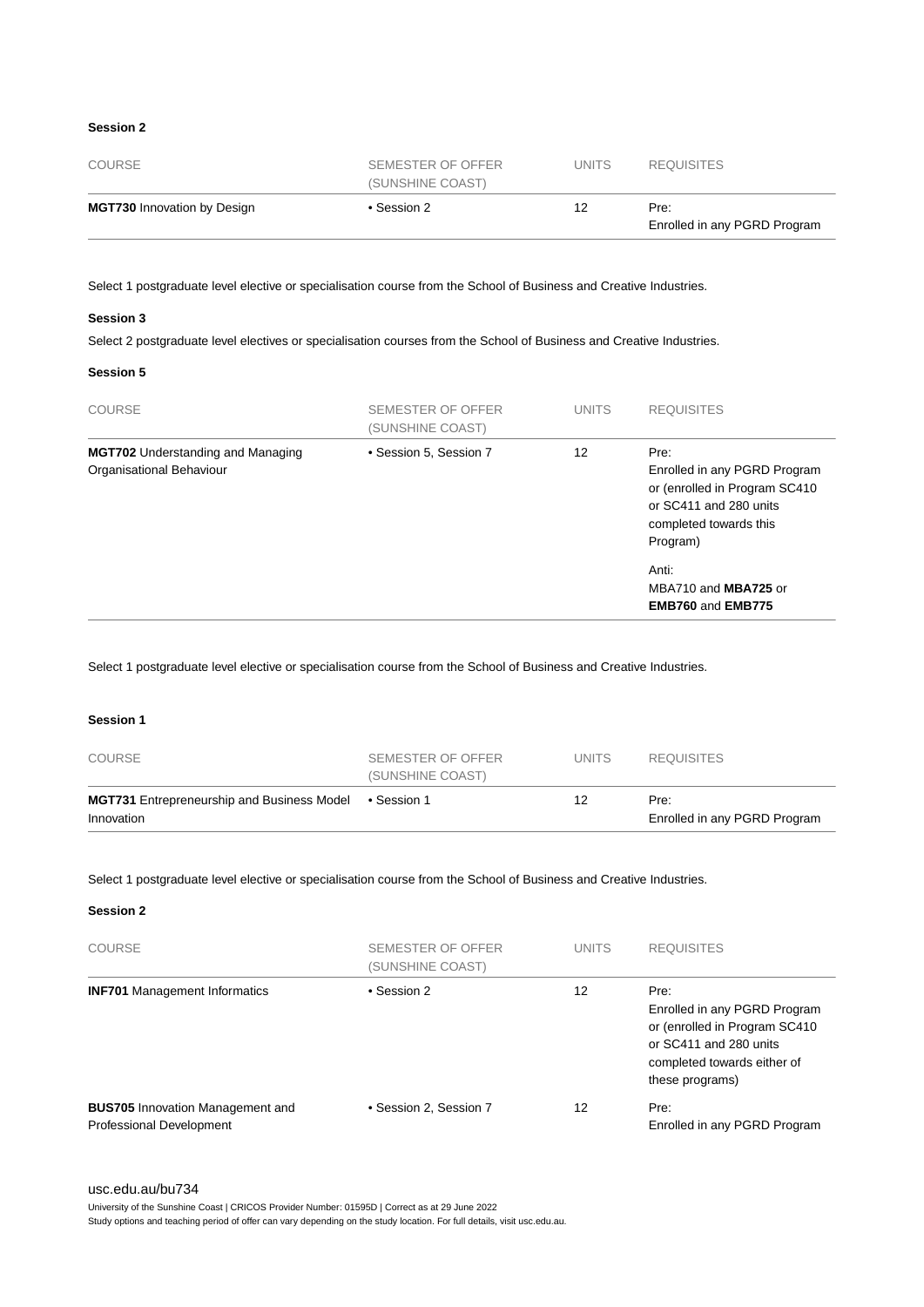#### **Session 3**

| <b>COURSE</b>                               | SEMESTER OF OFFER<br>(SUNSHINE COAST) | <b>UNITS</b> | <b>REQUISITES</b>                                                                                                                     |
|---------------------------------------------|---------------------------------------|--------------|---------------------------------------------------------------------------------------------------------------------------------------|
| <b>PRM701</b> Project Management Principles | • Session 3                           | 12           | Pre:<br>Enrolled in any PGRD Program<br>or (enrolled in Program SC410<br>or SC411 and 280 units<br>completed towards this<br>Program) |

#### Select 1 postgraduate level elective or specialisation course from the School of Business and Creative Industries.

#### **Session 5**

| <b>COURSE</b>                                                        | SEMESTER OF OFFER<br>(SUNSHINE COAST) | <b>UNITS</b> | <b>REQUISITES</b>                                                                                                                                                                                   |
|----------------------------------------------------------------------|---------------------------------------|--------------|-----------------------------------------------------------------------------------------------------------------------------------------------------------------------------------------------------|
| <b>MGT702</b> Understanding and Managing<br>Organisational Behaviour | • Session 5, Session 7                | 12           | Pre:<br>Enrolled in any PGRD Program<br>or (enrolled in Program SC410)<br>or SC411 and 280 units<br>completed towards this<br>Program)<br>Anti:<br>MBA710 and MBA725 or<br><b>EMB760 and EMB775</b> |

#### Select 1 postgraduate level elective or specialisation course from the School of Business and Creative Industries.

#### **Session 6**

| <b>COURSE</b>                                    | SEMESTER OF OFFER<br>(SUNSHINE COAST) | <b>UNITS</b> | <b>REQUISITES</b>                                                                                                                                                     |
|--------------------------------------------------|---------------------------------------|--------------|-----------------------------------------------------------------------------------------------------------------------------------------------------------------------|
| <b>MGT701</b> Leading and Managing Organisations | • Session 3, Session 6                | 12           | Pre:<br>Enrolled in any PGRD Program<br>or (enrolled in Program SC410,<br>SC411, SC425, SC404 or<br>SC405 and 280 units completed<br>towards these Programs)<br>Anti: |
|                                                  |                                       |              | <b>MBA707 or EMB757</b>                                                                                                                                               |

Select 1 postgraduate level elective or specialisation course from the School of Business and Creative Industries.

#### **Session 7**

| <b>COURSE</b>                                 | SEMESTER OF OFFER<br>(SUNSHINE COAST) | UNITS. | <b>REQUISITES</b> |
|-----------------------------------------------|---------------------------------------|--------|-------------------|
| <b>MGT703</b> Strategy, Governance and Ethics | • Session 2, Session 7                | 12.    | Pre:              |

#### [usc.edu.au/bu734](https://www.usc.edu.au/bu734)

University of the Sunshine Coast | CRICOS Provider Number: 01595D | Correct as at 29 June 2022